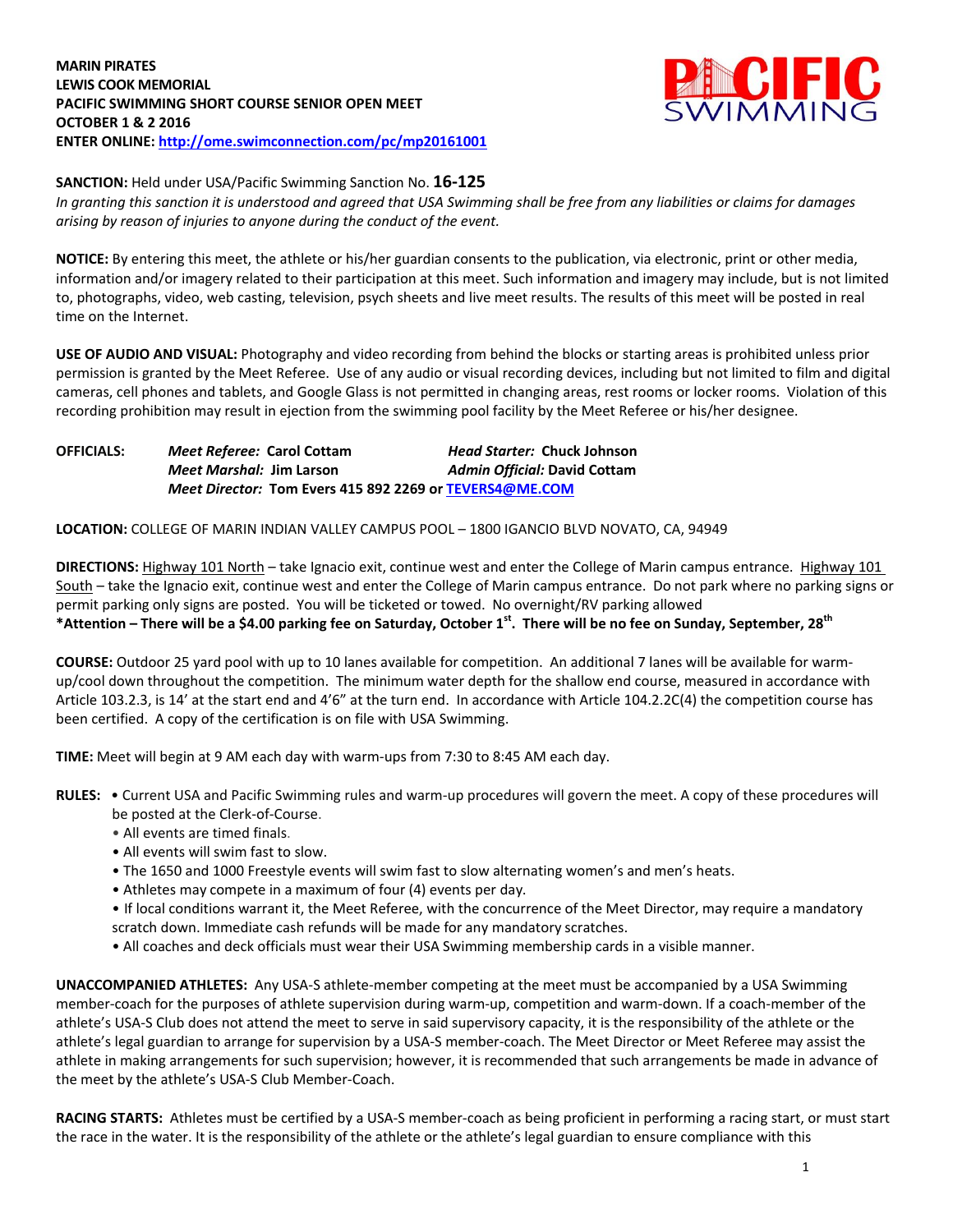## requirement.

**RESTRICTIONS:** • Smoking and the use of other tobacco products is prohibited on the pool deck, in the locker rooms, in spectator

- seating, on standing areas and in all areas used by athletes, during the meet and during warm-up periods.
- Sale and use of alcoholic beverages is prohibited in all areas of the meet venue.
- No glass containers are allowed in the meet venue.
- Only athletes, coaches, officials, and volunteers will be allowed on the pool deck.
- Changing into or out of swimsuits other than in locker rooms or other designated areas is prohibited.

**•** Destructive devices, to include but not limited to, explosive devices and equipment, firearms (open or concealed), blades, knives, mace, stun guns and blunt objects are strictly prohibited in the swimming facility and its surrounding areas. If observed, the Meet Referee or his/her designee may ask that these devices be stored safely away from the public or removed from the facility. Noncompliance may result in the reporting to law enforcement authorities and ejection from the facility. Law enforcement officers (LEO) are exempt per applicable laws.

**•** No team set up or ez ups on deck. Team areas can be set up on the field adjacent to the pool or in the bleachers.

**ELIGIBILITY:** • Athletes must be current members of USA-S and enter their name and registration number on the meet entry card as they are shown on their Registration Card. If this is not done, it may be difficult to match the athlete with the registration and times database. The meet host will check all athlete registrations against the SWIMS database and if not found to be registered, the Meet Director shall accept the registration at the meet (a \$10 surcharge will be added to the regular registration fee). Duplicate registrations will be refunded by mail.

• Athletes 13/Over are eligible to enter this meet. There is no proof of time. Entry times should be the athlete's actual time and not the minimum standard.

• Athletes 11 and 12 years of age must meet the Senior Open time standard as outlined by Pacific Swimming time verification procedures. No refunds will be given if a time cannot be proven.

- Athletes under the age of 11 years are not eligible to compete.
- Disabled athletes are welcome to attend this meet and should contact the Meet Director or Meet Referee regarding special accommodations.
- No time conversions will be accepted.
- Entries with "NO TIME" will be rejected.

**SEEDING:** Event seeding will be in the following order: conforming short course yards, non-conforming long course meters, and non-conforming short course meters - USA Swimming rules 207.11.7B. See rules for distance seeding.

**CHECK-IN:** The meet will be deck seeded. Athletes must check-in at the Clerk-of-Course. No event shall be closed more than 30 minutes before the scheduled start of the session. Close of check‐in for all events shall be no more than 60 minutes before the estimated time of the start of the first heat of the event. Athletes who do not check-in will not be allowed to compete in the event.

**SCRATCH RULE:** Athletes entered in a timed final individual event that is seeded on the deck that have checked in for that event, must swim in the event unless they notify the clerk of the course before seeding for that event has begun that they wish to scratch. Failure to swim an event will result in being barred from their next individual event in which the athlete is entered on that day or the next meet day, whichever if first.

**ENTRY FEES:** \$6.50 per individual event plus an \$8.00 per athlete participation fee. Entries will be rejected if payment is not sent at time of request. No late entries will be accepted. No refunds will be made, except mandatory scratch downs.

**ONLINE ENTRIES:** To enter online go to **<http://ome.swimconnection.com/pc/mp20161001>** to receive an immediate entry confirmation this method requires payment by credit card. Swim Connection LLC charges a processing fee for this service, equal to \$1 per athlete plus 5% of the total Entry Fees. Please note that the processing fee is a separate fee from the Entry Fees. If you do not wish to pay the processing fee, enter the meet using a mail entry. **Entering online is a convenience, is completely voluntary, and is in no way required or expected of an athlete by Pacific Swimming.** Online entries will be accepted through Wednesday, **September 21st, 2016** at 11:59 p.m.

**MAILED OR HAND DELIVERED ENTRIES:** Entries must be on the attached consolidated entry form. Forms must be filled out completely and printed clearly with athlete's best time. Entries must be entered using the current Pacific Swimming procedure: and postmarked by midnight, Monday, **September 19th** or hand delivered by 6:30 p.m. Wednesday, **September 21st**. Requests for confirmation of receipt of entries should include a self-addressed envelope.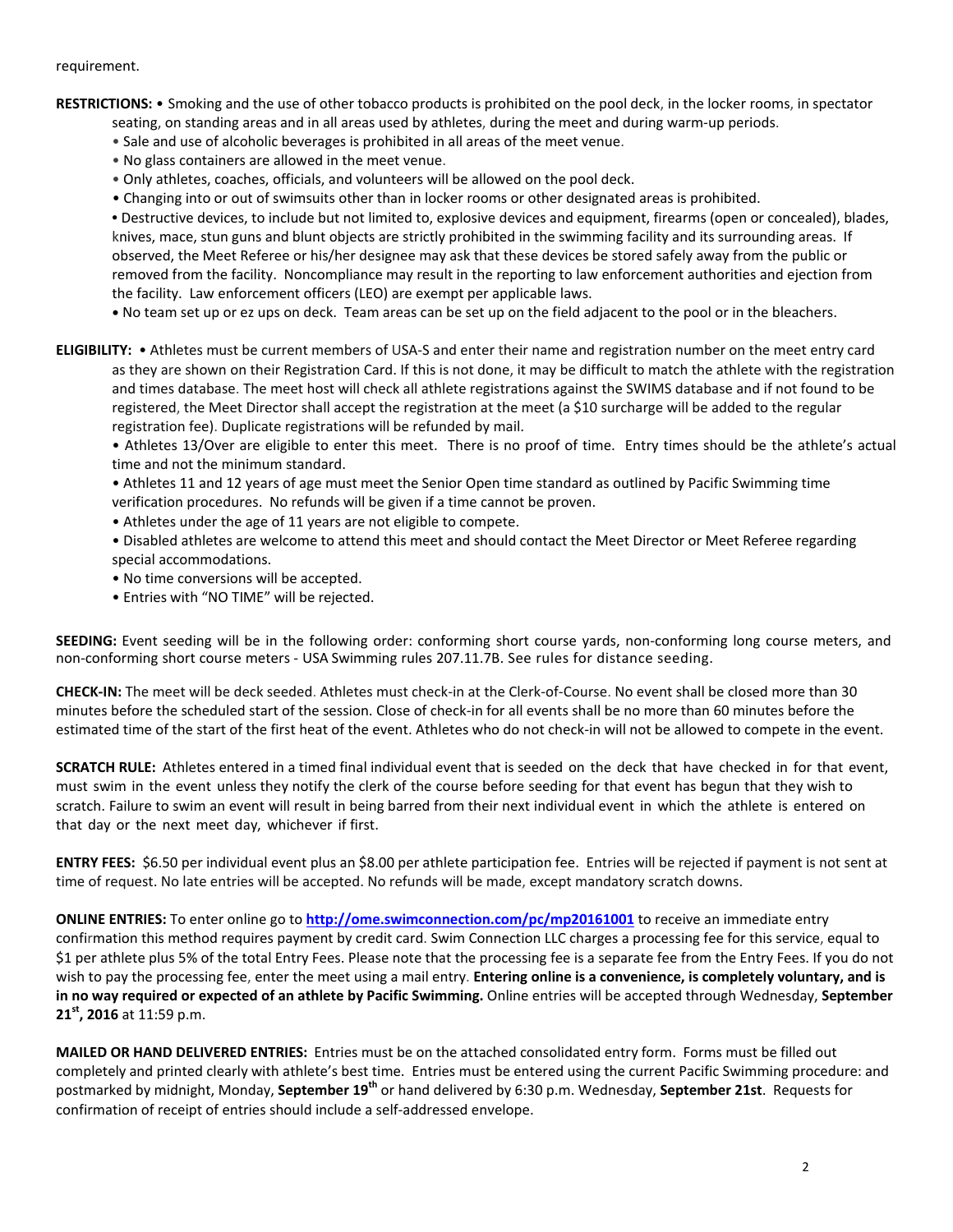## **Make check payable to: Marin Pirates Swim Team Mail/Hand Deliver entries to: Tom Evers 4 Harris Hill Drive Novato, CA 94947**

## **AWARDS:** None.

**ADMISSION:** Free. A 2 day program will be available at a reasonable cost

**HOSPITALITY:** Hospitality available for coaches, officials, timers, and volunteers. Lunches will be provided for coaches and working deck officials. There will be a snack bar.

**ORDER OF EVENTS**

## **MISCELLANEOUS:**

|               | Saturday, October 1 |                | Sunday, Oct. 2 |                  |
|---------------|---------------------|----------------|----------------|------------------|
| <b>EVENT#</b> | <b>EVENT</b>        | <b>EVENT#</b>  | <b>EVENT#</b>  | <b>EVENT</b>     |
| 1             | <b>500 FREE</b>     | $\overline{2}$ | 15             | 400 I.M.         |
| 3             | 200 BACK            | 4              | 17             | <b>200 FREE</b>  |
| 5             | 100 BREAST          | 6              | 19             | <b>100 FLY</b>   |
| 7             | <b>200 FLY</b>      | 8              | 21             | 50 FREE          |
| 9             | <b>100 FREE</b>     | 10             | 23             | 200 BREAST       |
| 11            | 200 I.M.            | 12             | 25             | 100 BACK         |
| 13            | <b>1650 FREE</b>    | 14             | 27             | <b>1000 FREE</b> |

|               | Saturday, October 1 |                | Sunday, Oct. 2 |                  |               |  |  |  |
|---------------|---------------------|----------------|----------------|------------------|---------------|--|--|--|
| <b>EVENT#</b> | <b>EVENT</b>        | <b>EVENT#</b>  | <b>EVENT#</b>  | <b>EVENT</b>     | <b>EVENT#</b> |  |  |  |
| 1             | <b>500 FREE</b>     | $\overline{2}$ | 15             | 400 I.M.         | 16            |  |  |  |
| 3             | 200 BACK            | 4              | 17             | <b>200 FREE</b>  | 18            |  |  |  |
| 5             | 100 BREAST          | 6              | 19             | <b>100 FLY</b>   | 20            |  |  |  |
| 7             | <b>200 FLY</b>      | 8              | 21             | 50 FREE          | 22            |  |  |  |
| 9             | <b>100 FREE</b>     | 10             | 23             | 200 BREAST       | 24            |  |  |  |
| 11            | 200 I.M.            | 12             | 25             | 100 BACK         | 26            |  |  |  |
| 13            | <b>1650 FREE</b>    | 14             | 27             | <b>1000 FREE</b> | 28            |  |  |  |

Events 13-14 and 27-28 will be swum fastest to slowest alternating women and men There will be a 10 minute break before the start of these events

Time standards may be found at:<http://www.pacswim.org/swim-meet-times/standards>